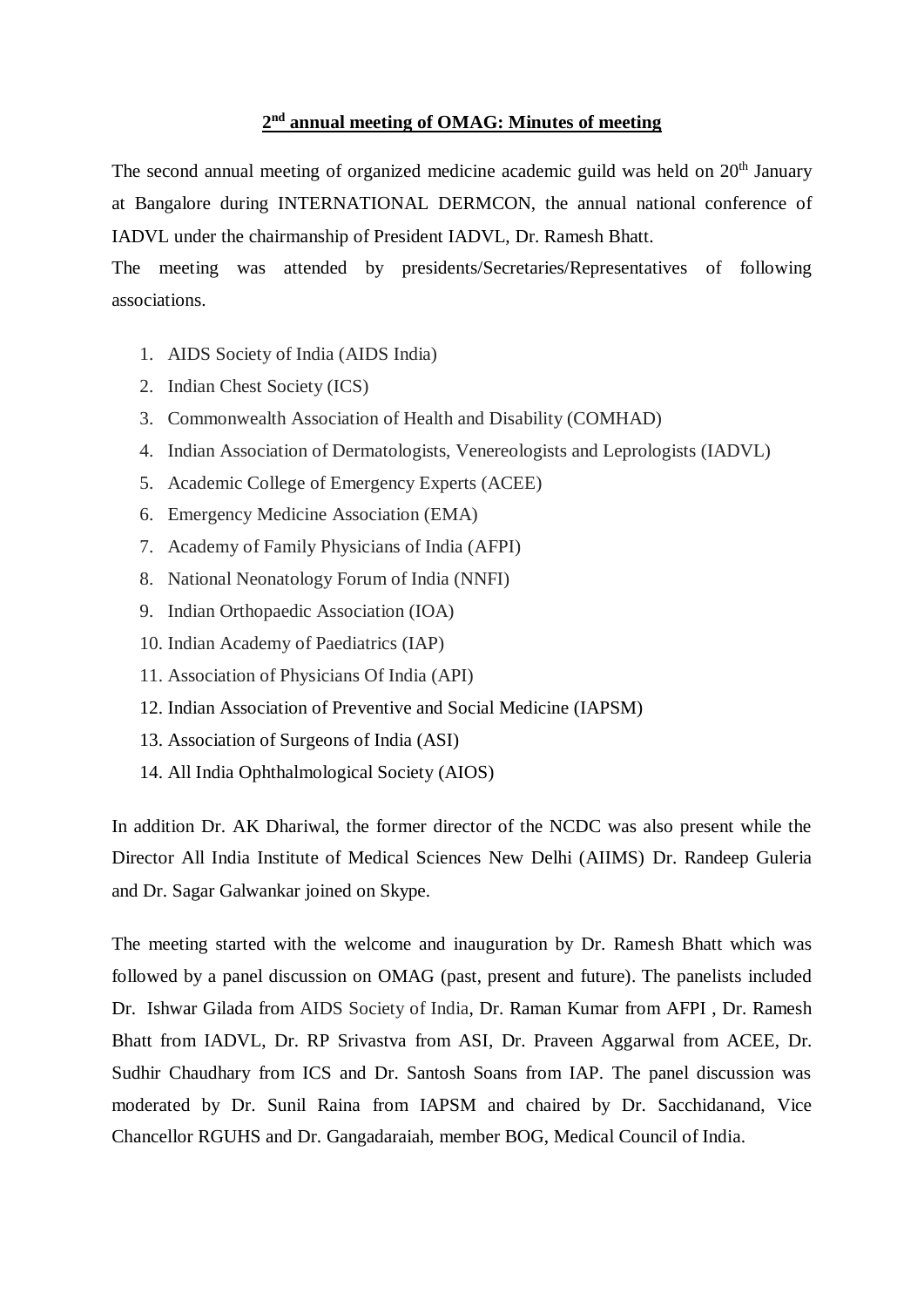The panel discussion was followed by the acceptance of the minutes of the mid-year meeting held at AIIMS New Delhi. A detailed presentation on the status of the registration of OMAG was made by Dr. Ishwar Gilada.

Presentations by representatives of individual associations were taken up after that, wherein individual association reflected on their roles in OMAG and the expectations of the individual associations from OMAG. An open house discussion was taken up after the presentations.

The presentations were followed by a presentation by Mr. Vidya Shankar on Sponsorships-How, Whom and When, wherein all the members participates. The members felt that there is an urgent need to improve the financial health of the Guild and suggested different measures including corporate sponsorship. The issue regarding payment of annual fee by the individual associations was also taken up and it was decided that the fee will be levied as decided in the constitution of Guild with a possibility of amendment in future.

Elections to the office of OMAG were held by voice vote and office bearers were elected unopposed.

## **The list of office bearers is as follows**:

Chair-Advisory Board: Dr Randeep Guleria (AIIMS) President: Dr. Ramesh Bhatt (IADVL) President Elect: Prof S Natarajan (AIOS) Past President: Dr Santosh Soans (IAP) General Secretary: Dr. Ishwar Gilada (Aids Society of India) Scientific Chair: Dr Sagar Galwankar (INDUSEM) Convener: Dr Sunil Raina (IAPSM) Joint Secretary: Dr Praveen Aggarwal (ACEE) Public Relations Secretary: Dr Raman Kumar (AFPI)

After the elections the agenda for the next meeting was discussed and it was decided that the same will be forwarded to individual associations in advance. It was also decide that the next annual meeting will be conducted during the annual conference of All India Ophthalmological Society (AIOS) to be held in Gurugram in 2020. The mid year ( as decided in the constitution) will be held at AIIMS New Delhi in the month of August 2019. The meeting ended with a vote of thanks by and to the chair.